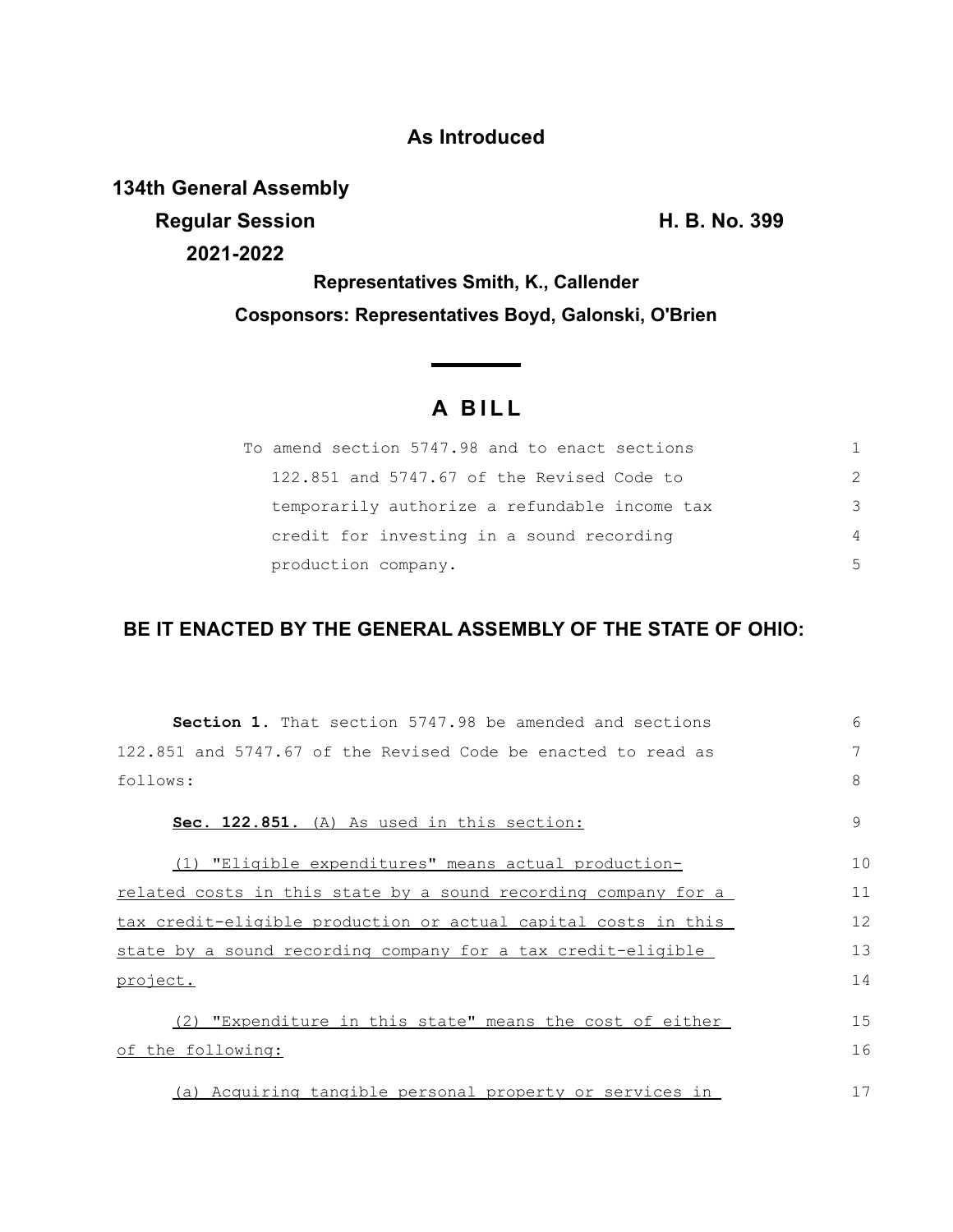| this state that are subject to tax levied under section 5739.02  | 18 |
|------------------------------------------------------------------|----|
| or 5741.02 of the Revised Code;                                  | 19 |
| (b) Compensation for services performed within the state         | 20 |
| subject to the tax levied under section 5747.02 of the Revised   | 21 |
| Code.                                                            | 22 |
| (3) "Sound recording" means a recording of a music,              | 23 |
| poetry, or spoken performance recorded, in whole or in part, in  | 24 |
| this state. "Sound recording" does not include the audio         | 25 |
| portions of dialogue or words spoken and recorded as part of     | 26 |
| television news coverage or athletic events.                     | 27 |
| (4) "Sound recording production company" means a sole            | 28 |
| proprietorship or a pass-through entity engaged in the           | 29 |
| production of sound recordings.                                  | 30 |
| (5) "Tax credit-eligible production" means the production        | 31 |
| of a sound recording, or a series of such productions occurring  | 32 |
| over a twelve-month period, certified by the director of         | 33 |
| development services under division (B) of this section as       | 34 |
| eligible for the tax credit authorized under section 5747.67 of  | 35 |
| the Revised Code.                                                | 36 |
| (6) "Tax credit-eligible project" means a capital project        | 37 |
| to construct or improve infrastructure for creating sound        | 38 |
| recording productions certified by the director of development   | 39 |
| services under division (B) of this section as eligible for the  | 40 |
| tax credit authorized under section 5747.67 of the Revised Code. | 41 |
| (7) "Investor" means an individual who owns a sound              | 42 |
| production company that is a sole proprietorship or an           | 43 |
| individual who owns a proportionate or distributive share of a   | 44 |
| sound recording production company that is a pass-through        | 45 |
| entity.                                                          | 46 |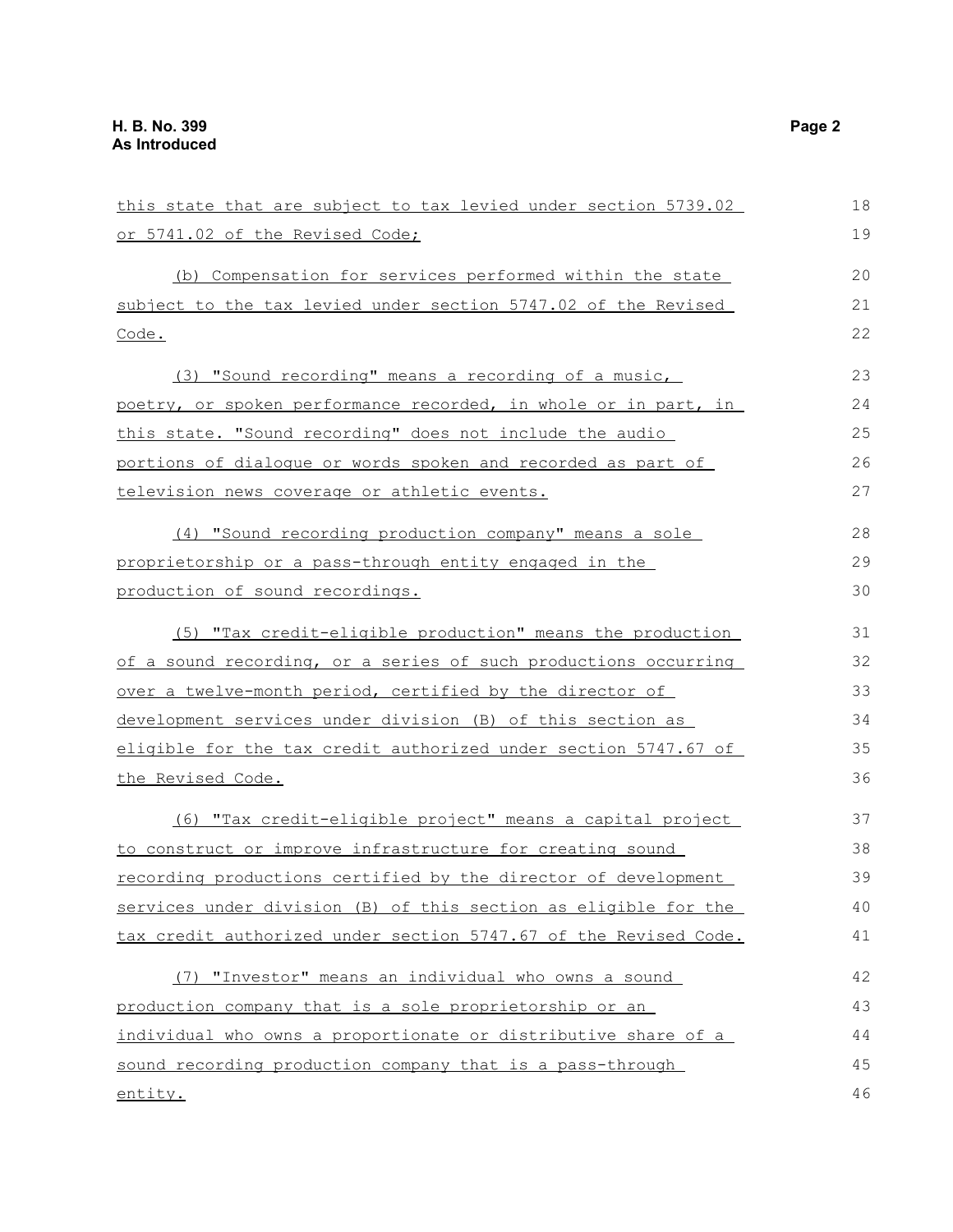| (8) "Pass-through entity" has the same meaning as in             | 47 |
|------------------------------------------------------------------|----|
| section 5733.04 of the Revised Code, but does not include a sole | 48 |
| proprietorship.                                                  | 49 |
| (9) "Capital costs of a tax credit-eligible project" means       | 50 |
| expenditures directly related to a tax credit-eligible project,  | 51 |
| including land and land acquisition costs, construction costs,   | 52 |
| design fees, furniture, fixtures, and equipment purchased        | 53 |
| subject to a sale agreement or capital lease, but does not       | 54 |
| include general administrative costs or insurance.               | 55 |
| (10) "Production-related costs" means expenditures               | 56 |
| directly related to a tax credit-eligible production.            | 57 |
| (B) (1) The director of development services may certify a       | 58 |
| sound recording production or sound recording infrastructure     | 59 |
| project as a tax credit-eligible production or tax credit-       | 60 |
| eligible project, respectively. A sound recording production     | 61 |
| company shall apply for certification of a sound recording       | 62 |
| production or a sound recording capital infrastructure project   | 63 |
| as a tax credit-eligible production or tax credit-eligible       | 64 |
| project, respectively, in the form and manner prescribed by the  | 65 |
| director.                                                        | 66 |
| (a) An application to certify a tax credit-eligible              | 67 |
| production shall include all of the following:                   | 68 |
| (i) The production's distribution plan;                          | 69 |
| (ii) The production's preliminary budget, including              | 70 |
| estimated eligible expenditures;                                 | 71 |
| (iii) A description of the type of sound to be recorded;         | 72 |
| (iv) A list of the production's principal creative               | 73 |
| elements, including performing artists and producers;            | 74 |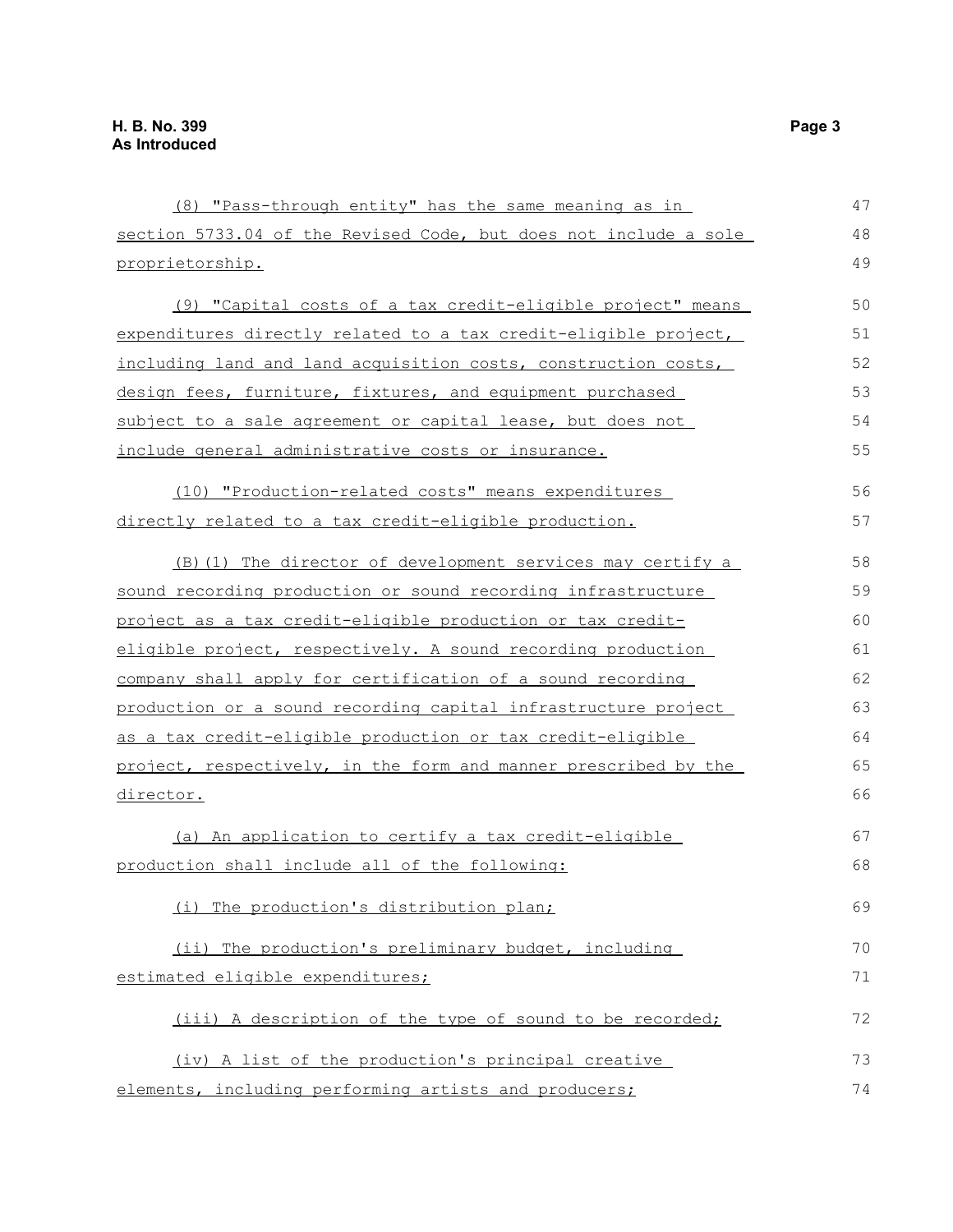| (v) The location, including street address, of the               | 75  |
|------------------------------------------------------------------|-----|
| recording studio or other location where production will occur;  | 76  |
| (vi) A statement that the production will qualify as a tax       | 77  |
| credit-eligible production;                                      | 78  |
|                                                                  |     |
| (vii) The production's estimated start and completion            | 79  |
| dates;                                                           | 80  |
| (viii) Any other information required by the director.           | 81  |
| (b) An application to certify a tax credit-eligible              | 82  |
| project shall include all of the following:                      | 83  |
| (i) A detailed description of the project, including the         | 84  |
| project's location;                                              | 85  |
| (ii) The project's preliminary budget, including eligible        | 86  |
| expenditures;                                                    | 87  |
| (iii) A statement that the project will qualify as a tax         | 88  |
| credit-eligible sound recording infrastructure project;          | 89  |
| (iv) The project's estimated start and completion dates;         | 90  |
| (v) Any other information required by the director.              | 91  |
| (2) Upon receipt of a complete application, the director         | 92  |
| of development services may certify the sound recording          | 93  |
| production or sound recording infrastructure project as a tax    | 94  |
| credit-eligible production or tax credit-eligible project,       | 95  |
| respectively. If the director receives an application that is    | 96  |
| incomplete, the director may request that the applicant provide  | 97  |
| any omitted information or reject the application. Within one    | 98  |
| hundred eighty days after receiving a complete application, the  | 99  |
| director shall approve or reject the application, and notify the | 100 |
| applicant of the director's decision. The director also shall    | 101 |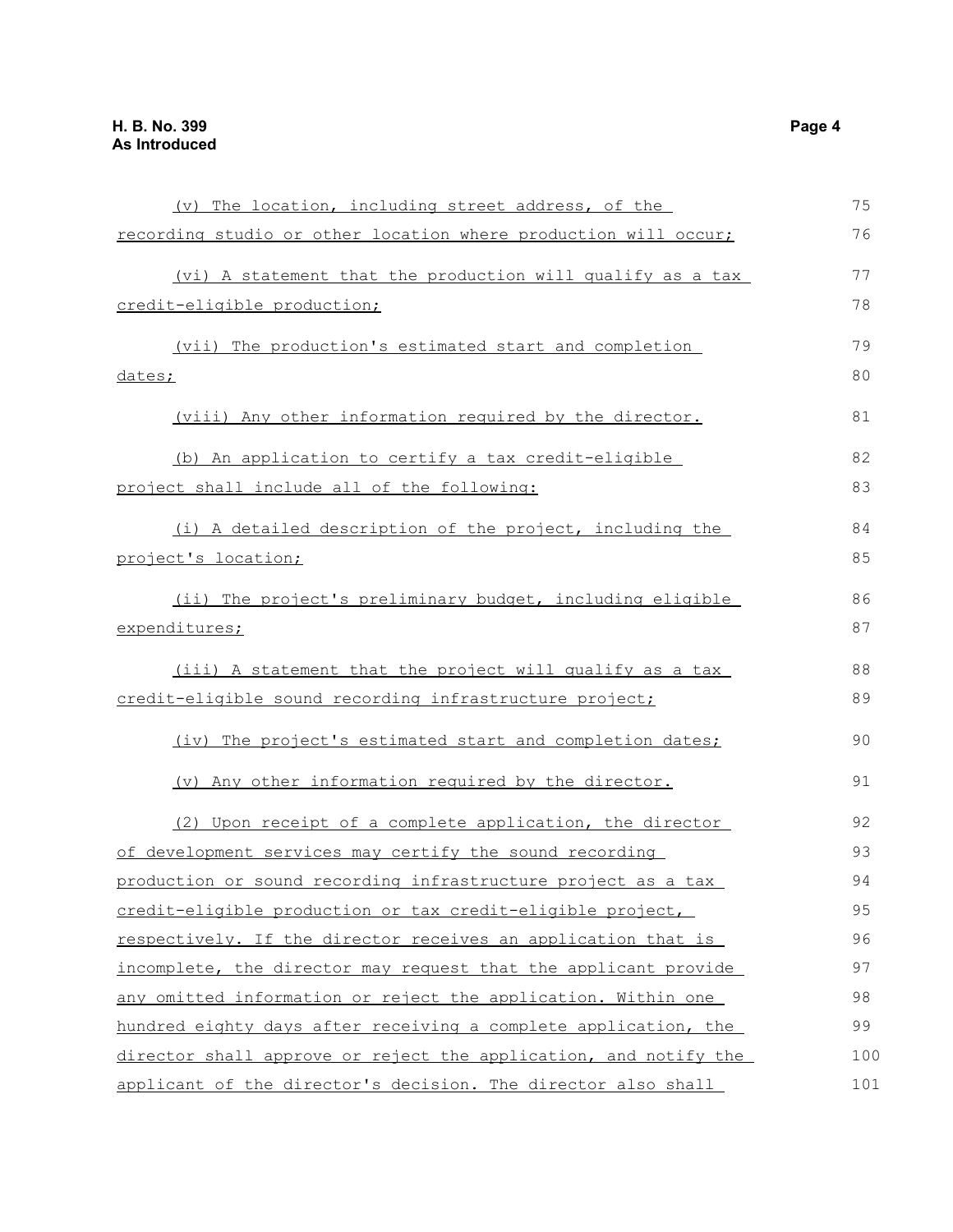| notify the tax commissioner and investor of each production or   | 102 |
|------------------------------------------------------------------|-----|
| project the director certifies as a tax credit-eligible          | 103 |
| production or tax credit-eligible sound recording infrastructure | 104 |
| project.                                                         | 105 |
| The director shall reject an application if the applicant        | 106 |
| is a person, or any person owned, affiliated, or controlled, in  | 107 |
| whole or in part, by any person that either owes debt that has   | 108 |
| been certified to the attorney general under section 131.02 of   | 109 |
| the Revised Code or has declared bankruptcy under which an       | 110 |
| obligation of the person to pay or repay public funds or moneys  | 111 |
| was discharged as a part of such bankruptcy. The rejection of an | 112 |
| application under this division does not prohibit an applicant   | 113 |
| from filing another application under this section for the same  | 114 |
| production or project.                                           | 115 |
| (3) In making the director's determination under division        | 116 |
| (B) (2) of this section, the director shall consider each of the | 117 |
| <u>following factors:</u>                                        | 118 |
| (a) The impact of the production or project on the               | 119 |
| encouragement and development in this state of a strong capital  | 120 |
| and infrastructure base in order to achieve a more independent,  | 121 |
| self-supporting music and sound recording industry;              | 122 |
| (b) The impact of the production or project on the               | 123 |
| employment of residents of this state;                           | 124 |
| (c) The impact of the production or project on the overall       | 125 |
| economy of this state;                                           | 126 |
| (d) If the application is for a tax credit-eligible              | 127 |
| project, the availability of similar infrastructure facilities   | 128 |
| located within fifty miles of the proposed project.              | 129 |
| (C) A sound recording production company whose sound             | 130 |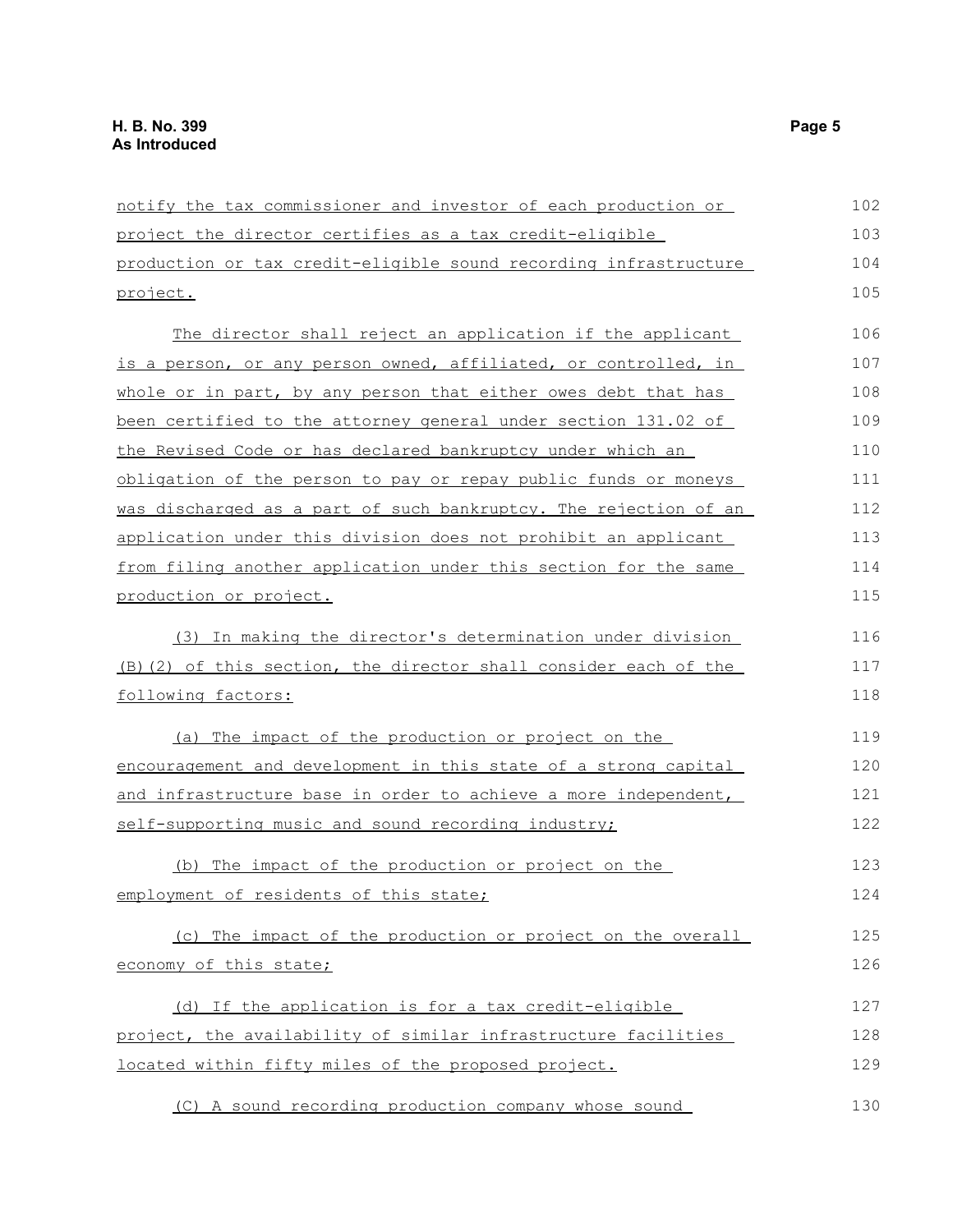| recording production or sound recording capital infrastructure   | 131 |
|------------------------------------------------------------------|-----|
| project is certified under division (B) of this section as a tax | 132 |
| credit-eligible production or tax credit-eligible project, after | 133 |
| such production or project is completed, may apply to the        | 134 |
| director of development services to receive a refundable credit  | 135 |
| against the tax imposed under section 5747.02 of the Revised     | 136 |
| Code, which may be claimed by the company's investor or          | 137 |
| investors. The director, in consultation with the commissioner,  | 138 |
| shall prescribe the form and manner of the application under     | 139 |
| this division and the information or documentation required to   | 140 |
| be submitted with the application.                               | 141 |
| In addition to the application, the company shall report         | 142 |
| the eligible expenditures related to that production or project, | 143 |
| which the director may require to be prepared by a certified     | 144 |
| public accountant. Before awarding a certificate under this      | 145 |
| division, the director may inspect the books, accounts, records, | 146 |
| and memoranda of a sound recording production company to audit   | 147 |
| the accuracy of that report. The amount of credit awarded to     | 148 |
| investors shall be proportionately reduced by the cost to the    | 149 |
| director of any such audit. Upon receiving and examining the     | 150 |
| report, the director may disallow any reported eligible          | 151 |
| expenditure the director determines is not an eligible           | 152 |
| expenditure. If the director disallows an expenditure, the       | 153 |
| director shall issue a written notice to the sound recording     | 154 |
| production company stating that the expenditure is disallowed    | 155 |
| and the reason for the disallowance. Upon examination of the     | 156 |
| report and disallowance of any expenditure, the director shall   | 157 |
| determine eligible expenditures for the purpose of calculating   | 158 |
| the amount of the credit.                                        | 159 |
| Subject to the aggregate credit limit in division (D) of         | 160 |
| this section, upon receipt of an application under this          | 161 |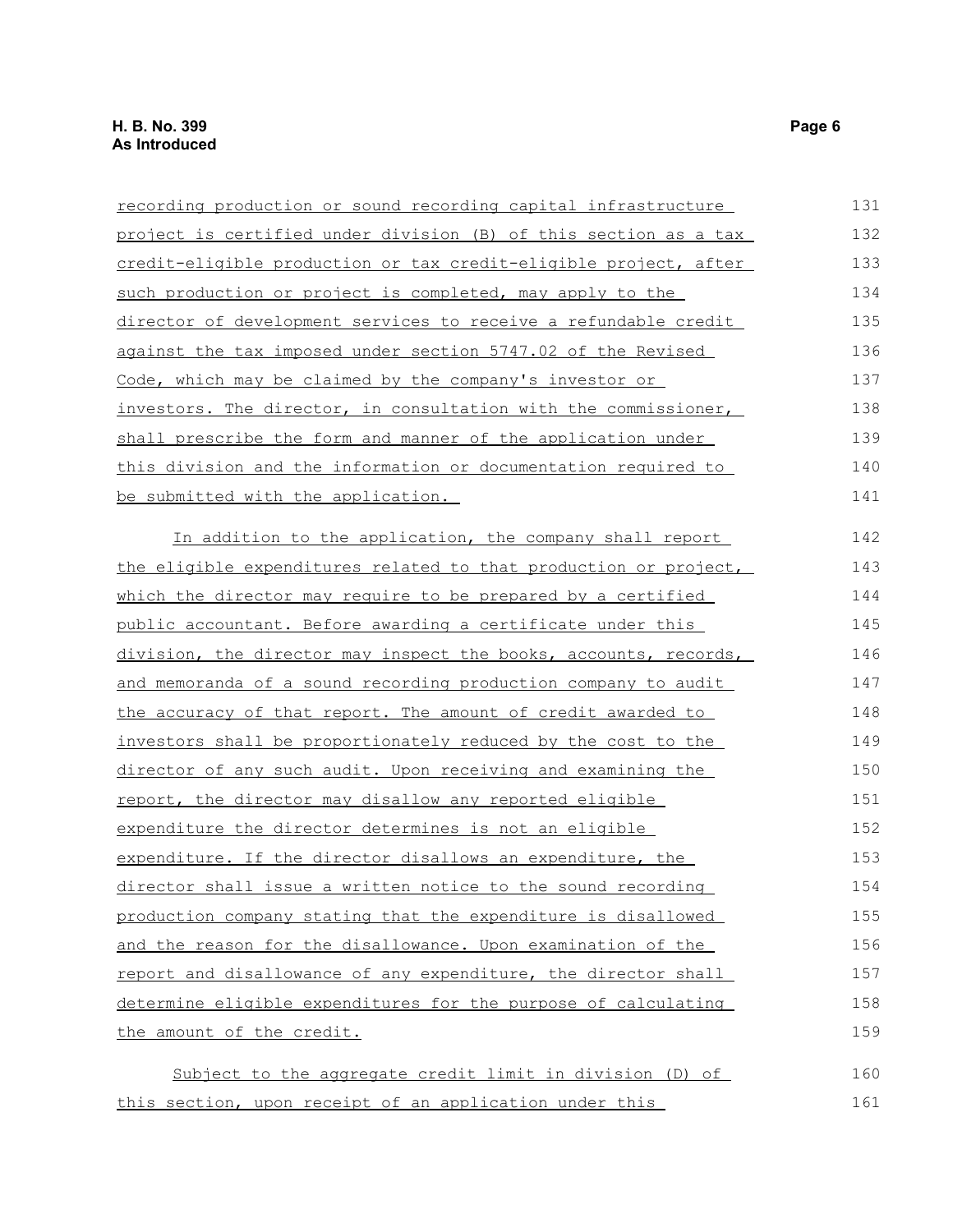| division, the director shall issue a certificate to each         | 162 |
|------------------------------------------------------------------|-----|
| applicable investor showing the amount of the credit the         | 163 |
| investor may claim under section 5747.67 of the Revised Code.    | 164 |
| The director shall calculate that credit as follows:             | 165 |
| (1) The amount of the credit equals twenty-five per cent         | 166 |
| of eligible expenditures in excess of ten thousand dollars,      | 167 |
| multiplied by the investor's proportionate or distributive share | 168 |
| of the sound production company if that company is a pass-       | 169 |
| through entity.                                                  | 170 |
| (2) The amount of credit awarded to all investors for a          | 171 |
| production or project shall not exceed seventy-five thousand     | 172 |
| dollars. If the amount of the credit, as calculated under        | 173 |
| division (C)(1) of this section, would exceed seventy-five       | 174 |
| thousand dollars, the director shall reduce the amount of credit | 175 |
| awarded to each investor proportionately so that the total       | 176 |
| amount so awarded to all such investors equals seventy-five      | 177 |
| thousand dollars.                                                | 178 |
| (3) No credit shall be awarded on the basis of any portion       | 179 |
| of an eligible expenditure that is also an eligible production   | 180 |
| expenditure that forms the basis of a credit awarded under       | 181 |
| section 122.85 of the Revised Code.                              | 182 |
| (4) No credit shall be awarded for taxable years beginning       | 183 |
| on or after January 1, 2024.                                     | 184 |
| (D) The aggregate amount of credits certified for all            | 185 |
| investors under division (C) of this section for any fiscal year | 186 |
| shall not exceed one million dollars. The director shall award   | 187 |
| credit certificates for tax credit-eligible productions or tax   | 188 |
| credit-eligible projects on a first-come, first-served basis.    | 189 |
| (E) The director of development services shall transmit a        | 190 |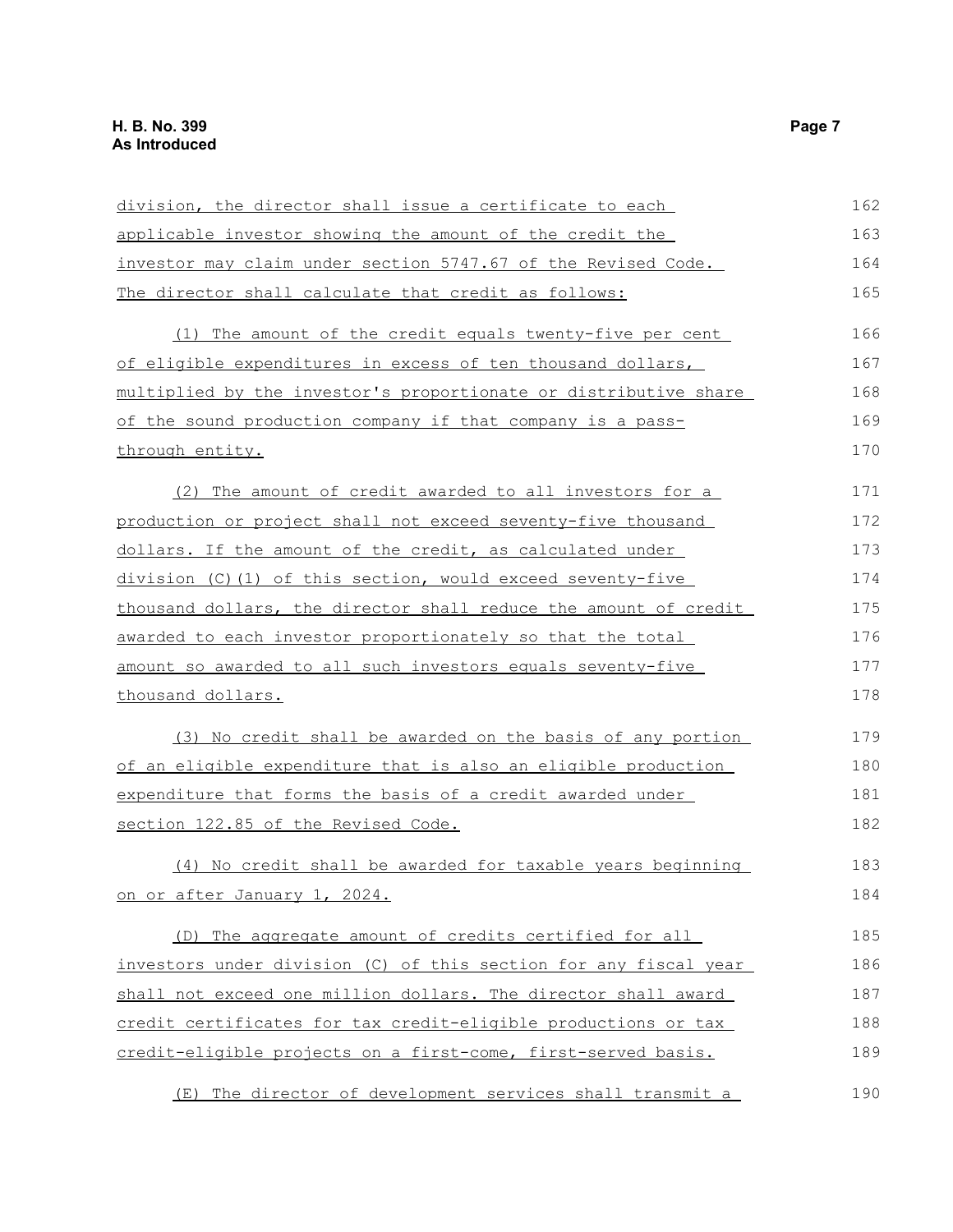| copy of each certificate to the tax commissioner. The director         | 191 |
|------------------------------------------------------------------------|-----|
| in consultation with the commissioner shall adopt rules in             | 192 |
| accordance with Chapter 119. of the Revised Code necessary for         | 193 |
| the administration of the credit authorized in this section.           | 194 |
| (F) On or before the thirty-first day of October each                  | 195 |
| even-numbered year, beginning in 2022, the director of                 | 196 |
| <u>development services shall prepare a report evaluating the</u>      | 197 |
| effect of the credit authorized under this section and submit          | 198 |
| that report to the chair and ranking minority member of the            | 199 |
| house of representatives and senate standing committees dealing        | 200 |
| primarily with issues of taxation. The report shall include the        | 201 |
| overall effect of such credits, the amount of such credit              | 202 |
| <u>certificates issued, the number of new jobs created and payroll</u> | 203 |
| subject to the tax under section 5747.02 of the Revised Code           | 204 |
| created as a result of the credits, the economic effect of the         | 205 |
| credits on the sound recording industry, the amount of new             | 206 |
| sounds recording infrastructure that has been developed in the         | 207 |
| state, and any other factors that describe the effect of the           | 208 |
| credits.                                                               | 209 |
| (G) The tax commissioner may assess an investor under                  | 210 |
| section 5747.13 of the Revised Code for any amount of credit           | 211 |
| claimed by the investor but later determined by the commissioner       | 212 |
| <u>or the director of development services to be disallowed under</u>  | 213 |
| this section, subject to the time limitations in that section.         | 214 |
| (H) As a condition for a sound recording production                    | 215 |
| company's investors being awarded a credit certificate, the            | 216 |
| director of development services may require a tax credit-             | 217 |
| eligible production to display the state's name or logo, as            | 218 |
| prescribed by the director.                                            | 219 |
| Sec. 5747.67. (A) Any term used in this section has the                | 220 |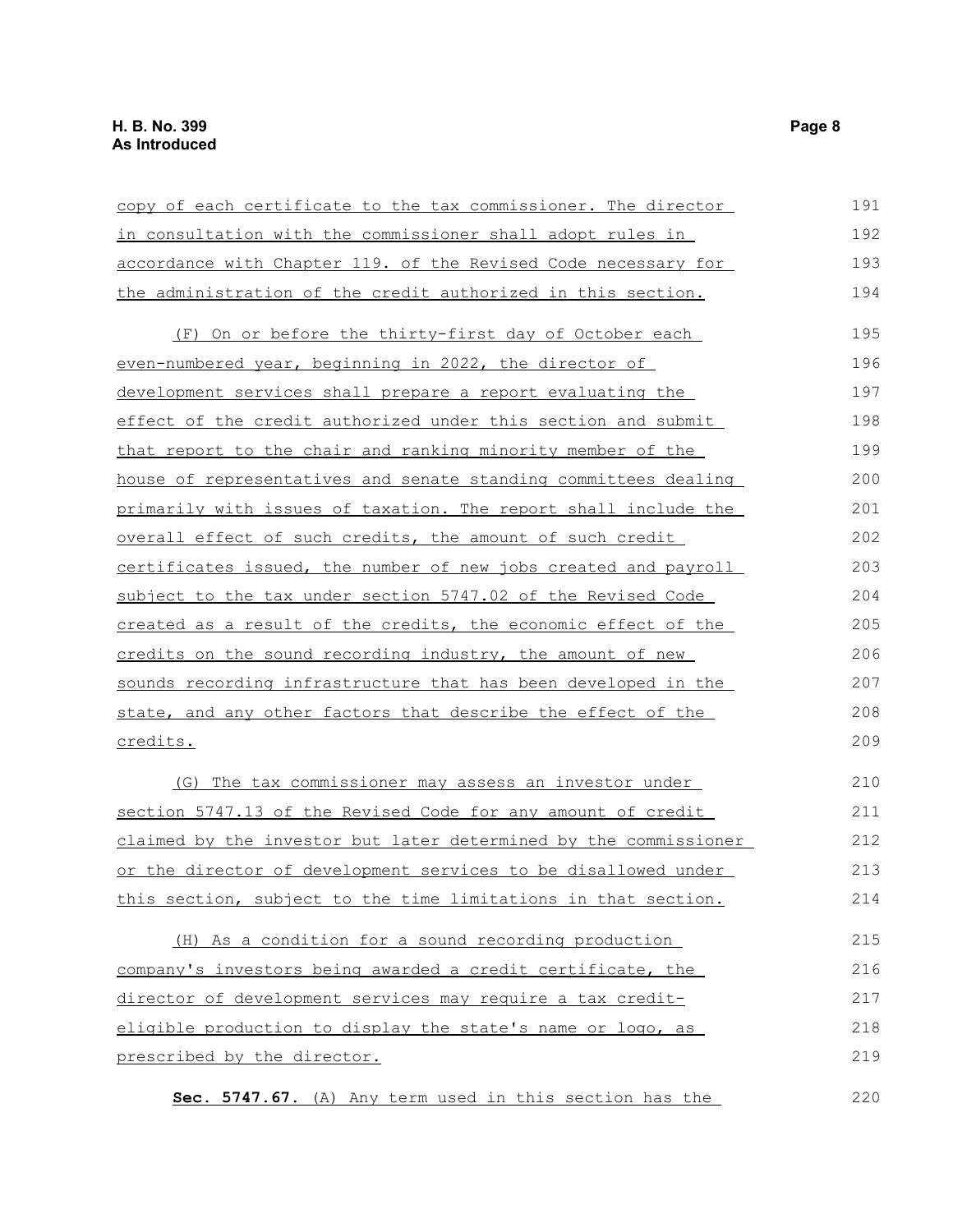| same meaning as in section 122.851 of the Revised Code.          | 221 |
|------------------------------------------------------------------|-----|
| (B) There is allowed a refundable credit against the tax         | 222 |
| imposed by section 5747.02 of the Revised Code for any           | 223 |
| individual who, on the last day of the individual's taxable      | 224 |
| year, holds a tax credit certificate issued under section        | 225 |
| 122.851 of the Revised Code. The credit shall be claimed for the | 226 |
| taxable year that includes the date the certificate was issued.  | 227 |
| The credit amount equals the amount stated in the certificate.   | 228 |
| The credit shall be claimed in the order required under section  | 229 |
| 5747.98 of the Revised Code. If the credit amount exceeds the    | 230 |
| tax otherwise due under section 5747.02 of the Revised Code      | 231 |
| after deducting all other credits in that order, the excess      | 232 |
| shall be refunded.                                               | 233 |
| Sec. 5747.98. (A) To provide a uniform procedure for             | 234 |
| calculating a taxpayer's aggregate tax liability under section   | 235 |
| 5747.02 of the Revised Code, a taxpayer shall claim any credits  | 236 |
| to which the taxpayer is entitled in the following order:        | 237 |
| Either the retirement income credit under division (B) of        | 238 |
| section 5747.055 of the Revised Code or the lump sum retirement  | 239 |
| income credits under divisions $(C)$ , $(D)$ , and $(E)$ of that | 240 |
| section;                                                         | 241 |
| Either the senior citizen credit under division (F) of           | 242 |
| section 5747.055 of the Revised Code or the lump sum             | 243 |
| distribution credit under division (G) of that section;          | 244 |
| The dependent care credit under section 5747.054 of the          | 245 |
| Revised Code;                                                    | 246 |
| The credit for displaced workers who pay for job training        | 247 |
| under section 5747.27 of the Revised Code;                       | 248 |
| The campaign contribution credit under section 5747.29 of        | 249 |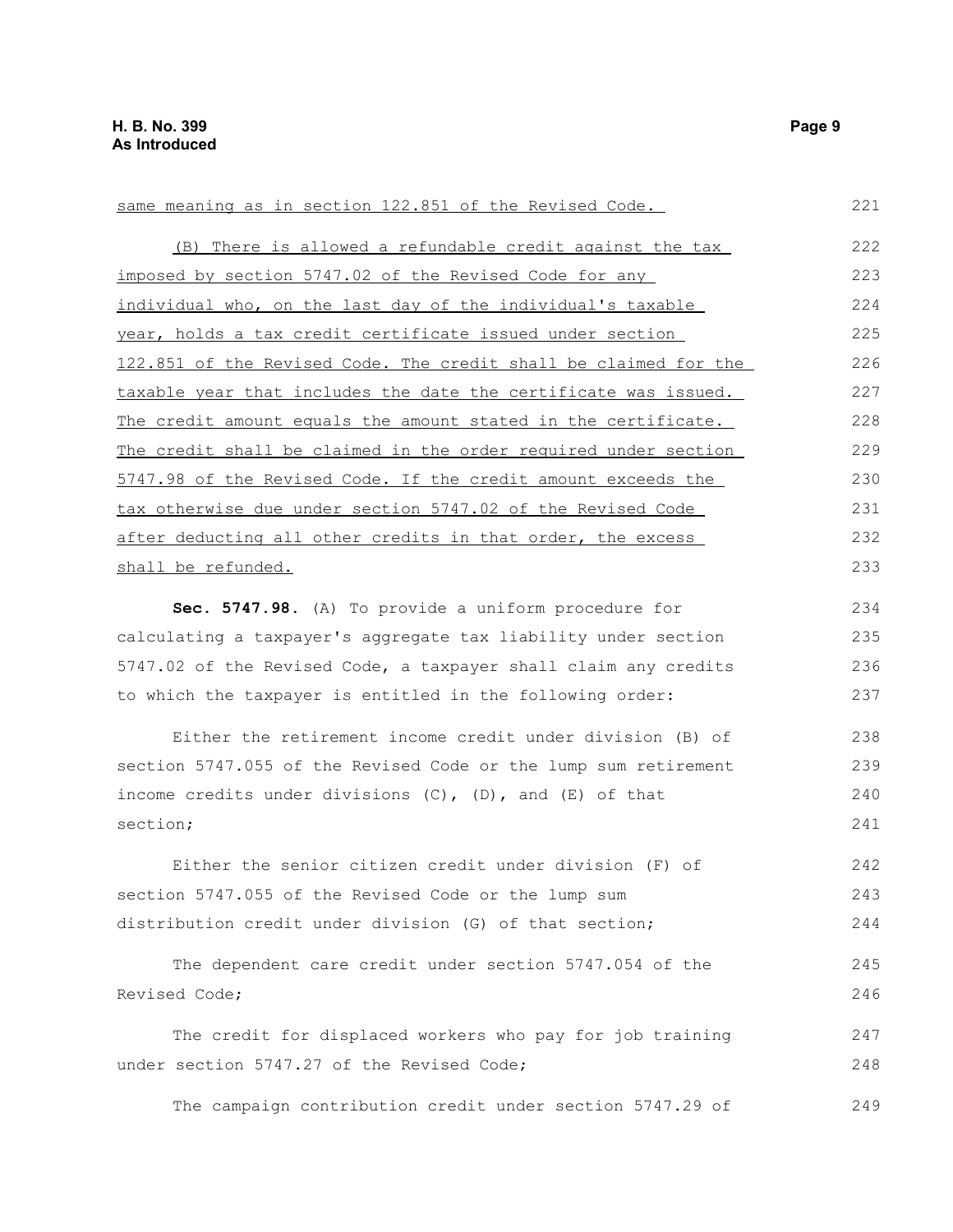#### **H. B. No. 399 Page 10 As Introduced**

| the Revised Code;                                          | 250 |
|------------------------------------------------------------|-----|
| The twenty-dollar personal exemption credit under section  | 251 |
| 5747.022 of the Revised Code;                              | 252 |
| The joint filing credit under division (G) of section      | 253 |
| 5747.05 of the Revised Code;                               | 254 |
| The earned income credit under section 5747.71 of the      | 255 |
| Revised Code;                                              | 256 |
| The credit for adoption of a minor child under section     | 257 |
| 5747.37 of the Revised Code;                               | 258 |
| The nonrefundable job retention credit under division (B)  | 259 |
| of section 5747.058 of the Revised Code;                   | 260 |
| The enterprise zone credit under section 5709.66 of the    | 261 |
| Revised Code;                                              | 262 |
| The credit for purchases of qualifying grape production    | 263 |
| property under section 5747.28 of the Revised Code;        | 264 |
| The small business investment credit under section 5747.81 | 265 |
| of the Revised Code;                                       | 266 |
| The nonrefundable lead abatement credit under section      | 267 |
| 5747.26 of the Revised Code;                               | 268 |
| The opportunity zone investment credit under section       | 269 |
| 122.84 of the Revised Code;                                | 270 |
| The enterprise zone credits under section 5709.65 of the   | 271 |
| Revised Code;                                              | 272 |
| The research and development credit under section 5747.331 | 273 |
| of the Revised Code;                                       | 274 |
| The credit for rehabilitating a historic building under    | 275 |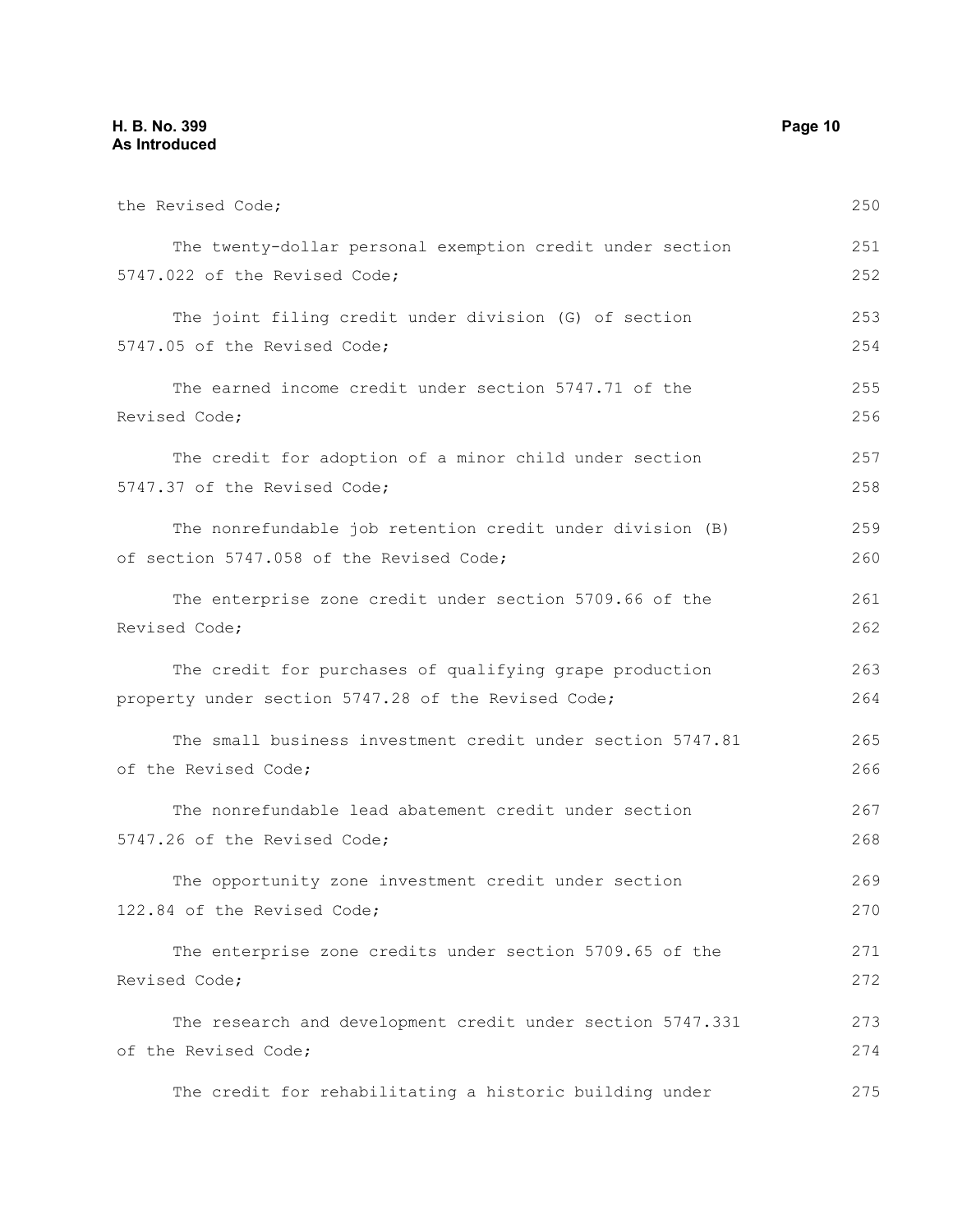| section 5747.76 of the Revised Code;                             | 276 |
|------------------------------------------------------------------|-----|
| The nonresident credit under division (A) of section             | 277 |
| 5747.05 of the Revised Code;                                     | 278 |
| The credit for a resident's out-of-state income under            | 279 |
| division (B) of section 5747.05 of the Revised Code;             | 280 |
| The refundable motion picture and broadway theatrical            | 281 |
| production credit under section 5747.66 of the Revised Code;     | 282 |
| The refundable jobs creation credit or job retention             | 283 |
| credit under division (A) of section 5747.058 of the Revised     | 284 |
| Code;                                                            | 285 |
| The refundable credit for taxes paid by a qualifying             | 286 |
| entity granted under section 5747.059 of the Revised Code;       | 287 |
| The refundable credits for taxes paid by a qualifying            | 288 |
| pass-through entity granted under division (I) of section        | 289 |
| 5747.08 of the Revised Code;                                     | 290 |
| The refundable credit under section 5747.80 of the Revised       | 291 |
| Code for losses on loans made to the Ohio venture capital        | 292 |
| program under sections 150.01 to 150.10 of the Revised Code;     | 293 |
| The refundable credit for rehabilitating a historic              | 294 |
| building under section 5747.76 of the Revised Code.              | 295 |
| The refundable credit for sound recording production under       | 296 |
| section 5747.67 of the Revised Code.                             | 297 |
| (B) For any credit, except the refundable credits                | 298 |
| enumerated in this section and the credit granted under division | 299 |
| (H) of section 5747.08 of the Revised Code, the amount of the    | 300 |
| credit for a taxable year shall not exceed the taxpayer's        | 301 |
| aggregate amount of tax due under section 5747.02 of the Revised | 302 |